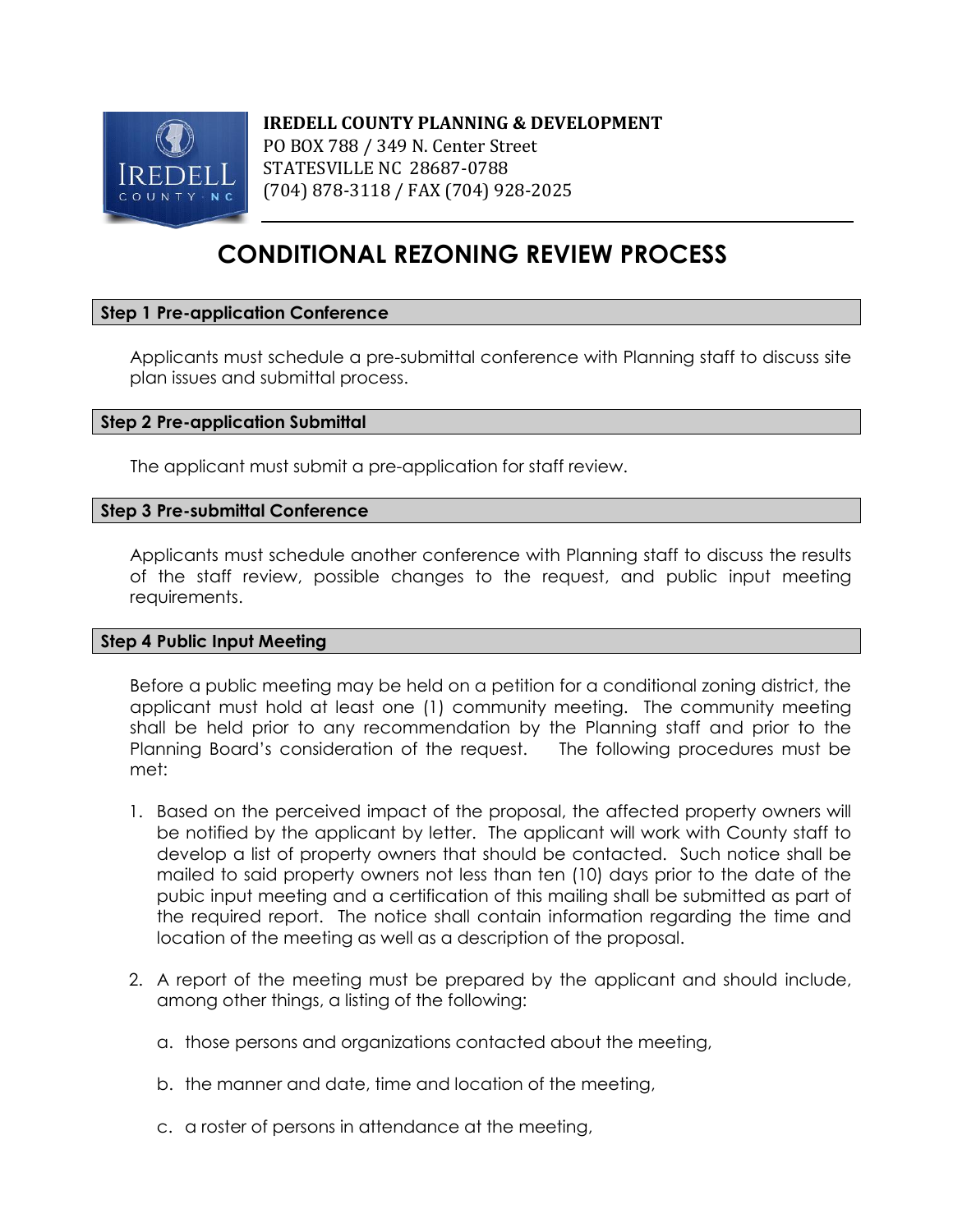- d. a summary of issues discussed at the meeting, and
- e. a description of any changes to the rezoning petition as a result of the meeting.

#### **Step 5 Formal Submittal Requirements**

Application packets must be complete in order to be processed and must be submitted 31 days prior to the Planning Board meeting date. A complete submittal package consists of the following:

- **COMPLETED IREDELL COUNTY RE-ZONING APPLICATION**
- **APPLICATION FEE (\$500)**
- **CONCEPTUAL SITE PLAN DRAWN TO SCALE (IF APPLICABLE)**
- **PUBLIC INPUT MEETING REPORT**
- **RECEIPT OF MAILING FOR PUBLIC INPUT MEETING**

## **CONCEPTUAL SITE PLANS MAY INCLUDE THE FOLLOWING INFORMATION:**

- $\Box$  A vicinity map showing the property's general location in relation to major streets, railroads, and waterways.
- $\Box$  A drawing of the parcel, including the parcel identification number. If only rezoning a portion of a parcel, a plat must be provided, **drawn to scale**, showing the bearings and distances of the portion requested.
- $\Box$  All existing easements, reservations, and rights-of-way on the property in question.
- Delineation of areas within the regulatory floodplain as shown on the FEMA Flood Hazard Boundary Maps for Iredell County and delineation of watershed boundaries labeled with their respective classifications and impervious calculations.
- $\Box$  For residential uses, the number of units and a general outline of the area where the structures will be located. For nonresidential uses, the approximate square footage of all structures and an outline of the area where the structure will be located.
- □ Traffic, parking, and circulation plans, showing the proposed locations and arrangement of parking spaces and access points to adjacent streets including typical parking space dimensions and locations along with typical street cross sections. This shall include all existing and proposed points of access to public streets.
- □ All proposed setbacks, buffers, screening and landscaping required by this Article and proposed by the petitioner.
- Generalized information on the number, height, size, and location of structures.
- $\Box$  The proposed phasing of the project.
- $\Box$  The proposed number, location, type and size of all signs.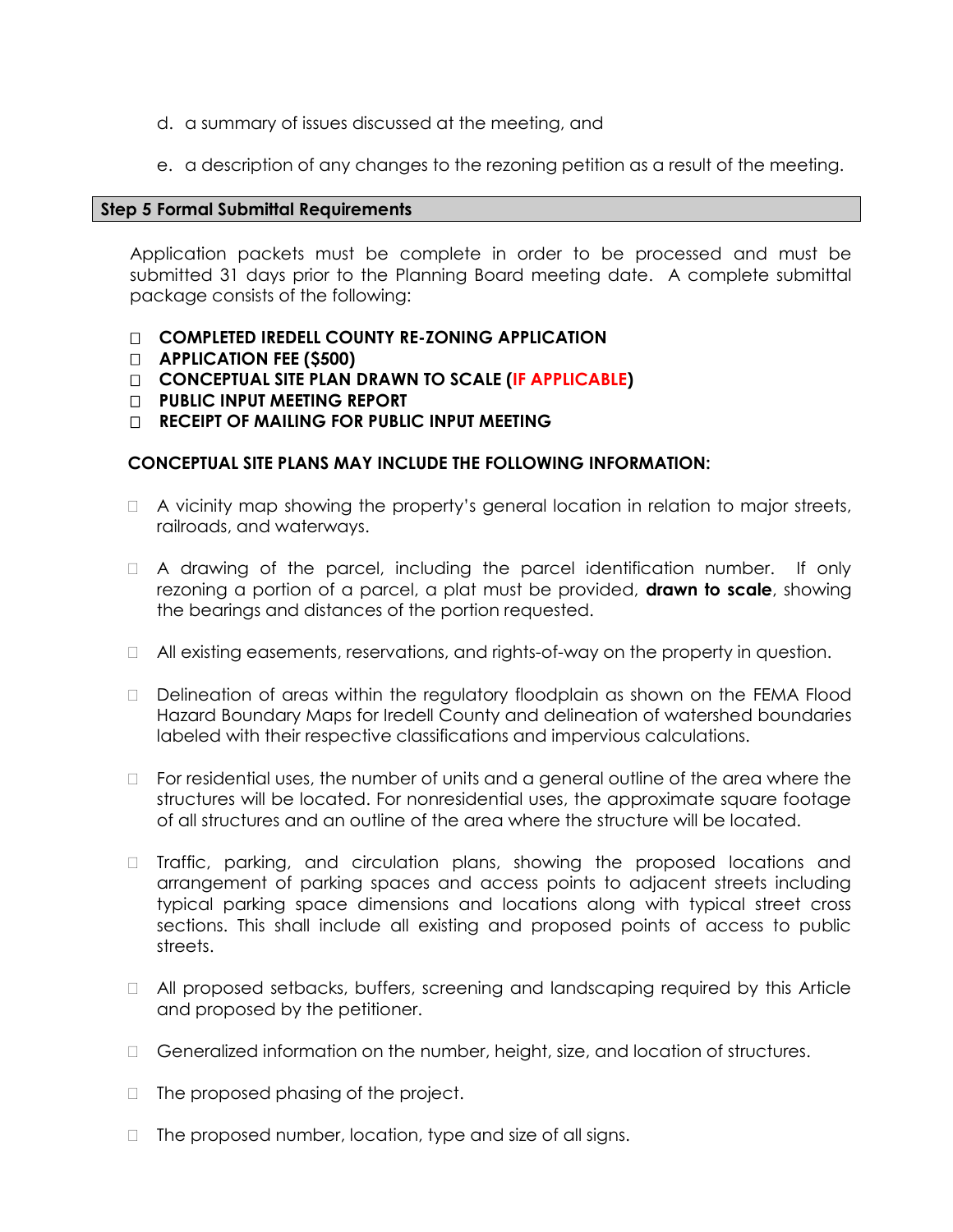$\Box$  The location and description of any outdoor lighting.

## **PUBLIC INPUT MEETING REPORTS SHALL INCLUDE THE INFORMATION REQUIRED IN STEP 4 NUMBER 2 OF THIS PROCESS:**

#### **Step 6 Set Request on Planning Board Agenda**

The staff will place the request on the Planning Board agenda and the applicant should attend this meeting.

#### **Step 7 Adjoining Property Notification and Posting of Property**

It is Planning staff's responsibility to notify the adjoining property owners of the public meeting held by the Planning Board. Owners of the property are generated through the most current Iredell County tax records. Planning staff will also post a rezoning sign on the property where rezoning is being requested.

#### **Step 8 Planning Board Meeting**

Planning staff presents the conditional rezoning request to the Planning Board for their recommendation. The applicant should attend the Planning Board meeting to answer any questions the Planning Board or public may have about the project. The Planning Board may recommend approval, denial, or may defer their decision for 30 days.

In approving a petition for the reclassification of a piece of property to a conditional zoning district, the Planning Board may recommend that reasonable and appropriate conditions be attached to approval of the petition. Any such conditions shall be limited to those that address conformance of the development plan and use of the site to county ordinances and adopted land development plans. Conditions should address the impacts reasonably expected to be generated by the development or use of the site.

#### **Step 9 Adjoining Property Notification and Posting of Property**

After a recommendation has been given by the Planning Board, it is Planning staff's responsibility to notify the local paper and the adjoining property owners of the public hearing held by the Board of Commissioners. Again, owners of the property are generated through the most current Iredell County tax records.

#### **Step 10 Board of Commissioners Meeting**

Once the Planning Board has made a recommendation, the conditional rezoning request is submitted to the Board of Commissioners for the public hearing. Public hearings are heard by the Board on the first Tuesday of the month. In approving a petition for the reclassification of a piece of property to a conditional zoning district, the Board of Commissioners may of its own accord require that reasonable and appropriate conditions be attached to approval of the petition. Any such conditions shall be limited to those that address the conformance of the development plan and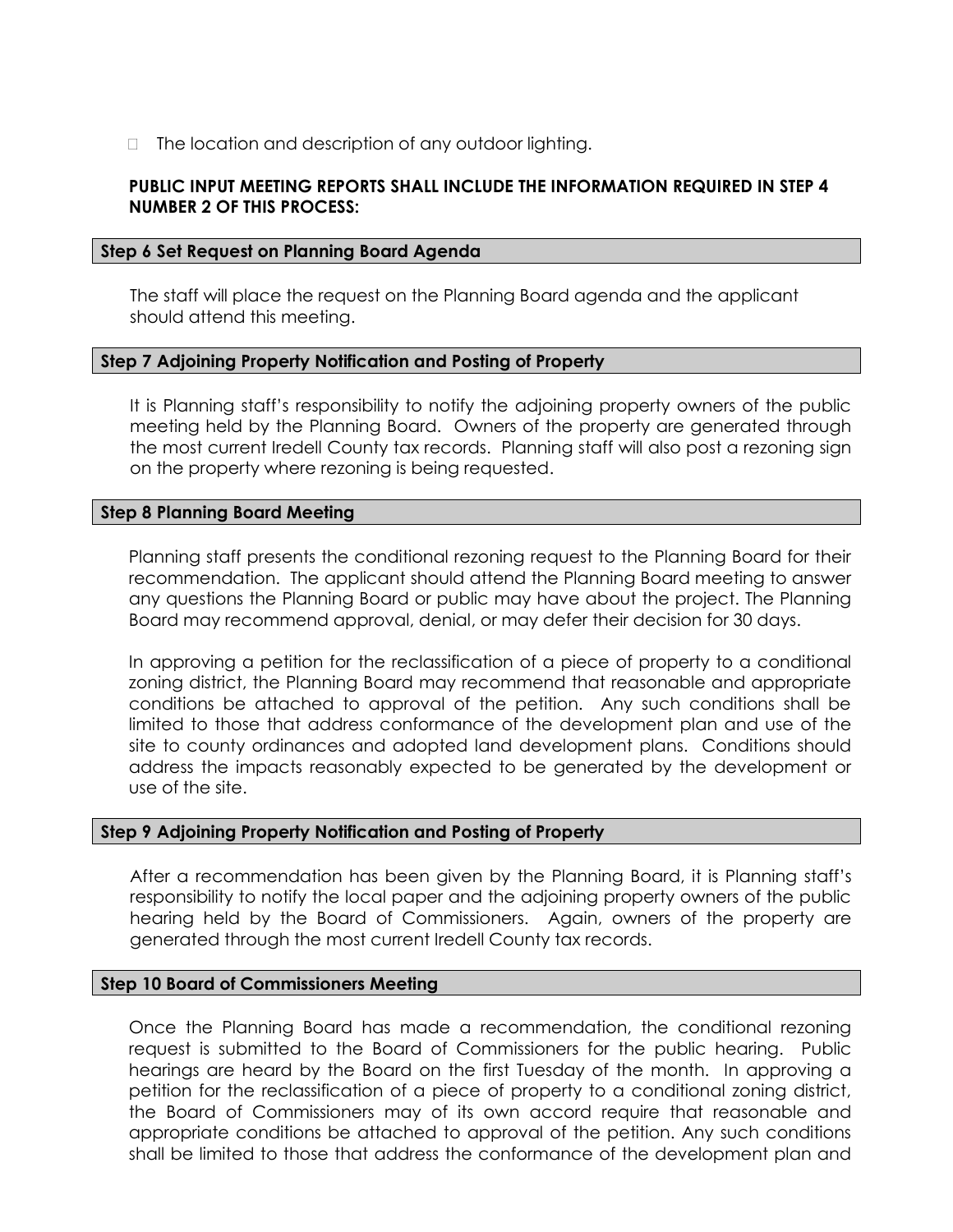use of the site to county ordinances and adopted land development plans. Conditions should address the impacts reasonably expected to be generated by the development or use of the site. The petitioner shall have a reasonable opportunity to consider and respond to any proposed conditions prior to final action by the Board of Commissioners. Only those conditions mutually agreed upon by Board of Commissioners and the applicant, with input from the public, may be incorporated into the conditional zoning district. A final determination will be rendered by the Board of Commissioners.

## **Additional Conditional Zoning District Information**

## **Review**

In evaluating an application for the establishment of a conditional zoning district, it is appropriate for the planning board and board of commissioners to consider the following:

- 1. Adherence to the general policies and objectives of the adopted land use plan, particularly in relation to the proposed site and surrounding area;
- 2. The potential impacts on the surrounding area, including but not limited to the absolute certainty the specific use(s), traffic, erosion, land values and the compatibility of land use activities.
- 3. Spot zoning
	- a. Size of tract;
	- b. Compatibility with adopted plan;
	- c. Public benefits and detriments of proposed rezoning; and
	- d. The relationship between proposed use and current use of adjacent properties.

## **Effect of Approval**

If a petition for conditional zoning district is approved the development and use of the property shall be governed by:

- 1. The standards and regulations applicable to the district's zoning classification;
- 2. The approved site plan for the district (**IF APPLICABLE**)
- 3. Any additional approved rules, regulations, and conditions, all of which shall constitute the zoning regulations for the approved district; and
- 4. All general and additional rules, regulations and conditions adopted as part of the conditional zoning district shall be an amendment to these regulations and the Zoning Map.

## **Zoning Map Designation**

Following approval of the petition for a conditional zoning district, the subject property shall be identified on the Zoning Map by the appropriate district designation followed by the letters "CD" and the case number.